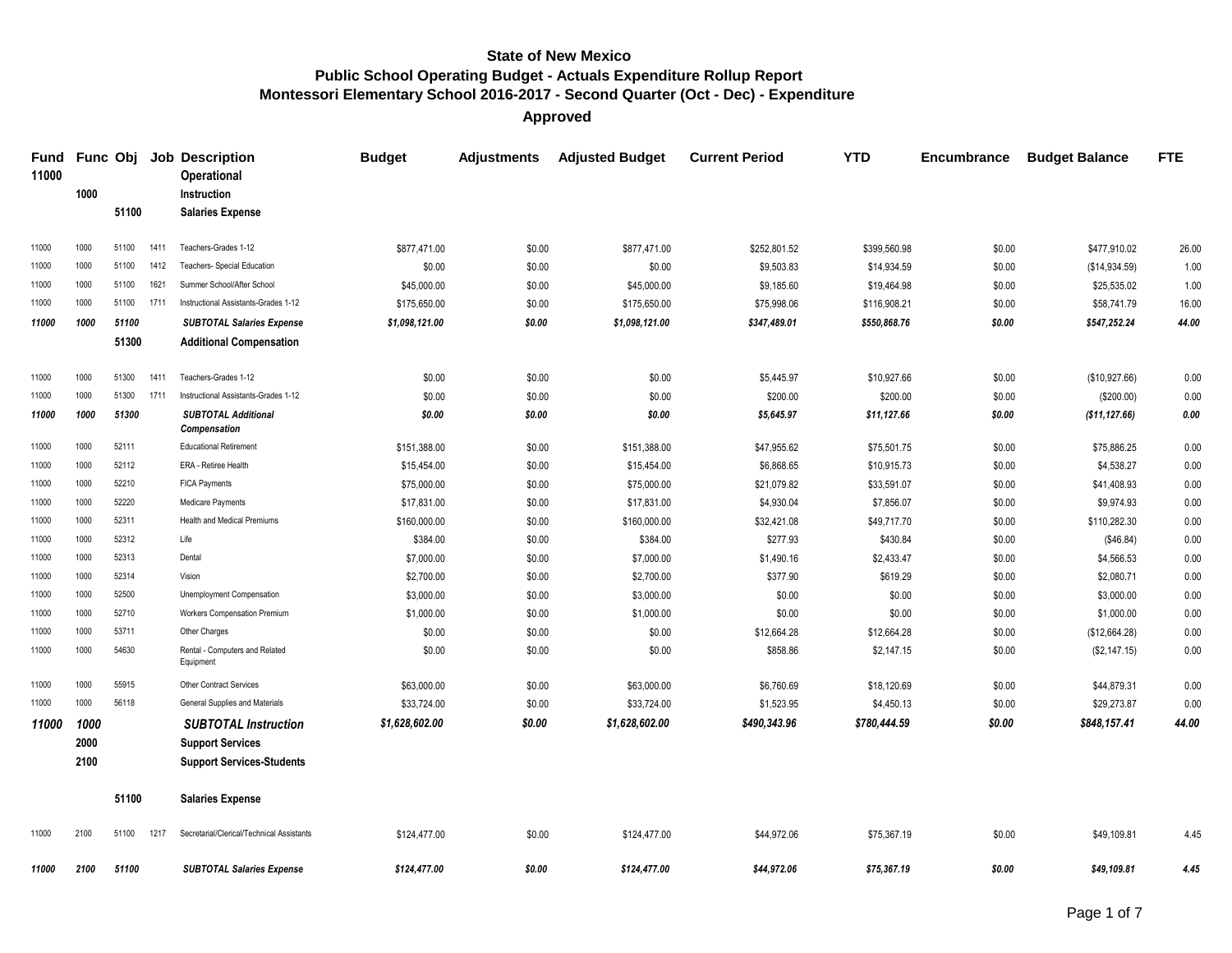**Approved**

| <b>Additional Compensation</b><br>51300 |
|-----------------------------------------|
|-----------------------------------------|

| 11000 | 2100 | 51300<br>1217 | Secretarial/Clerical/Technical Assistants                            | \$0.00       | \$0.00 | \$0.00       | \$200.00    | \$9,524.12   | \$0.00 | (\$9,524.12) | 0.00 |
|-------|------|---------------|----------------------------------------------------------------------|--------------|--------|--------------|-------------|--------------|--------|--------------|------|
| 11000 | 2100 | 51300         | <b>SUBTOTAL Additional</b><br>Compensation                           | \$0.00       | \$0.00 | \$0.00       | \$200.00    | \$9,524.12   | \$0.00 | (\$9,524.12) | 0.00 |
| 11000 | 2100 | 52111         | <b>Educational Retirement</b>                                        | \$20,082.00  | \$0.00 | \$20,082.00  | \$6,278.94  | \$11,799.94  | \$0.00 | \$8,282.06   | 0.00 |
| 11000 | 2100 | 52112         | ERA - Retiree Health                                                 | \$1,618.00   | \$0.00 | \$1,618.00   | \$903.43    | \$1,697.82   | \$0.00 | (\$79.82)    | 0.00 |
| 11000 | 2100 | 52210         | <b>FICA Payments</b>                                                 | \$7,469.00   | \$0.00 | \$7,469.00   | \$2,676.40  | \$5,077.53   | \$0.00 | \$2,391.47   | 0.00 |
| 11000 | 2100 | 52220         | Medicare Payments                                                    | \$1,867.00   | \$0.00 | \$1,867.00   | \$626.02    | \$1,187.65   | \$0.00 | \$679.35     | 0.00 |
| 11000 | 2100 | 52311         | <b>Health and Medical Premiums</b>                                   | \$16,000.00  | \$0.00 | \$16,000.00  | \$6,879.80  | \$10,296.36  | \$0.00 | \$5,703.64   | 0.00 |
| 11000 | 2100 | 52312         | Life                                                                 | \$38.00      | \$0.00 | \$38.00      | \$29.33     | \$46.44      | \$0.00 | (\$8.44)     | 0.00 |
| 11000 | 2100 | 52313         | Dental                                                               | \$700.00     | \$0.00 | \$700.00     | \$490.90    | \$756.02     | \$0.00 | (\$56.02)    | 0.00 |
| 11000 | 2100 | 52314         | Vision                                                               | \$270.00     | \$0.00 | \$270.00     | \$83.52     | \$137.75     | \$0.00 | \$132.25     | 0.00 |
| 11000 | 2100 | 52500         | Unemployment Compensation                                            | \$500.00     | \$0.00 | \$500.00     | \$0.00      | \$0.00       | \$0.00 | \$500.00     | 0.00 |
| 11000 | 2100 | 53213         | Occupational Therapists - Contracted                                 | \$0.00       | \$0.00 | \$0.00       | \$6,661.42  | \$9,703.73   | \$0.00 | (\$9,703.73) | 0.00 |
| 11000 | 2100 | 55915         | <b>Other Contract Services</b>                                       | \$20,000.00  | \$0.00 | \$20,000.00  | \$0.00      | \$0.00       | \$0.00 | \$20,000.00  | 0.00 |
| 11000 | 2100 |               | <b>SUBTOTAL Support</b><br>Services-Students                         | \$193,021.00 | \$0.00 | \$193,021.00 | \$69,801.82 | \$125,594.55 | \$0.00 | \$67,426.45  | 4.45 |
|       | 2300 |               | <b>Support Services-General</b><br>Administration                    |              |        |              |             |              |        |              |      |
| 11000 | 2300 | 53411         | Auditing                                                             | \$15,000.00  | \$0.00 | \$15,000.00  | \$12,587.76 | \$12,587.76  | \$0.00 | \$2,412.24   | 0.00 |
| 11000 | 2300 | 53413         | Legal                                                                | \$10,000.00  | \$0.00 | \$10,000.00  | \$4,442.77  | \$9,942.88   | \$0.00 | \$57.12      | 0.00 |
| 11000 | 2300 | 53711         | Other Charges                                                        | \$0.00       | \$0.00 | \$0.00       | \$1,609.68  | \$1,609.68   | \$0.00 | (\$1,609.68) | 0.00 |
| 11000 | 2300 | 55812         | <b>Board Training</b>                                                | \$2,000.00   | \$0.00 | \$2,000.00   | \$0.00      | \$0.00       | \$0.00 | \$2,000.00   | 0.00 |
| 11000 | 2300 | 55915         | Other Contract Services                                              | \$0.00       | \$0.00 | \$0.00       | \$0.00      | \$1,073.12   | \$0.00 | (\$1,073.12) | 0.00 |
| 11000 | 2300 |               | <b>SUBTOTAL Support</b><br>Services-General<br><b>Administration</b> | \$27,000.00  | \$0.00 | \$27,000.00  | \$18,640.21 | \$25,213.44  | \$0.00 | \$1,786.56   | 0.00 |
|       | 2400 |               | <b>Support Services-School</b><br>Administration                     |              |        |              |             |              |        |              |      |
|       |      | 51100         | <b>Salaries Expense</b>                                              |              |        |              |             |              |        |              |      |
| 11000 | 2400 | 51100<br>1112 | Principals                                                           | \$80,958.00  | \$0.00 | \$80,958.00  | \$21,796.46 | \$43,592.92  | \$0.00 | \$37,365.08  | 0.80 |
| 11000 | 2400 | 51100         | <b>SUBTOTAL Salaries Expense</b>                                     | \$80,958.00  | \$0.00 | \$80,958.00  | \$21,796.46 | \$43,592.92  | \$0.00 | \$37,365.08  | 0.80 |
| 11000 | 2400 | 52111         | <b>Educational Retirement</b>                                        | \$11,253.00  | \$0.00 | \$11,253.00  | \$3,029.74  | \$6,059.48   | \$0.00 | \$5,193.52   | 0.00 |
| 11000 | 2400 | 52112         | ERA - Retiree Health                                                 | \$1,619.00   | \$0.00 | \$1,619.00   | \$435.89    | \$871.78     | \$0.00 | \$747.22     | 0.00 |
| 11000 | 2400 | 52210         | <b>FICA Payments</b>                                                 | \$4,857.00   | \$0.00 | \$4,857.00   | \$1,351.42  | \$2,702.84   | \$0.00 | \$2,154.16   | 0.00 |
| 11000 | 2400 | 52220         | Medicare Payments                                                    | \$1,214.00   | \$0.00 | \$1,214.00   | \$316.05    | \$632.10     | \$0.00 | \$581.90     | 0.00 |
| 11000 | 2400 | 52312         | Life                                                                 | \$0.00       | \$0.00 | \$0.00       | \$5.25      | \$10.50      | \$0.00 | (\$10.50)    | 0.00 |
| 11000 | 2400 | 52500         | Unemployment Compensation                                            | \$500.00     | \$0.00 | \$500.00     | \$0.00      | \$0.00       | \$0.00 | \$500.00     | 0.00 |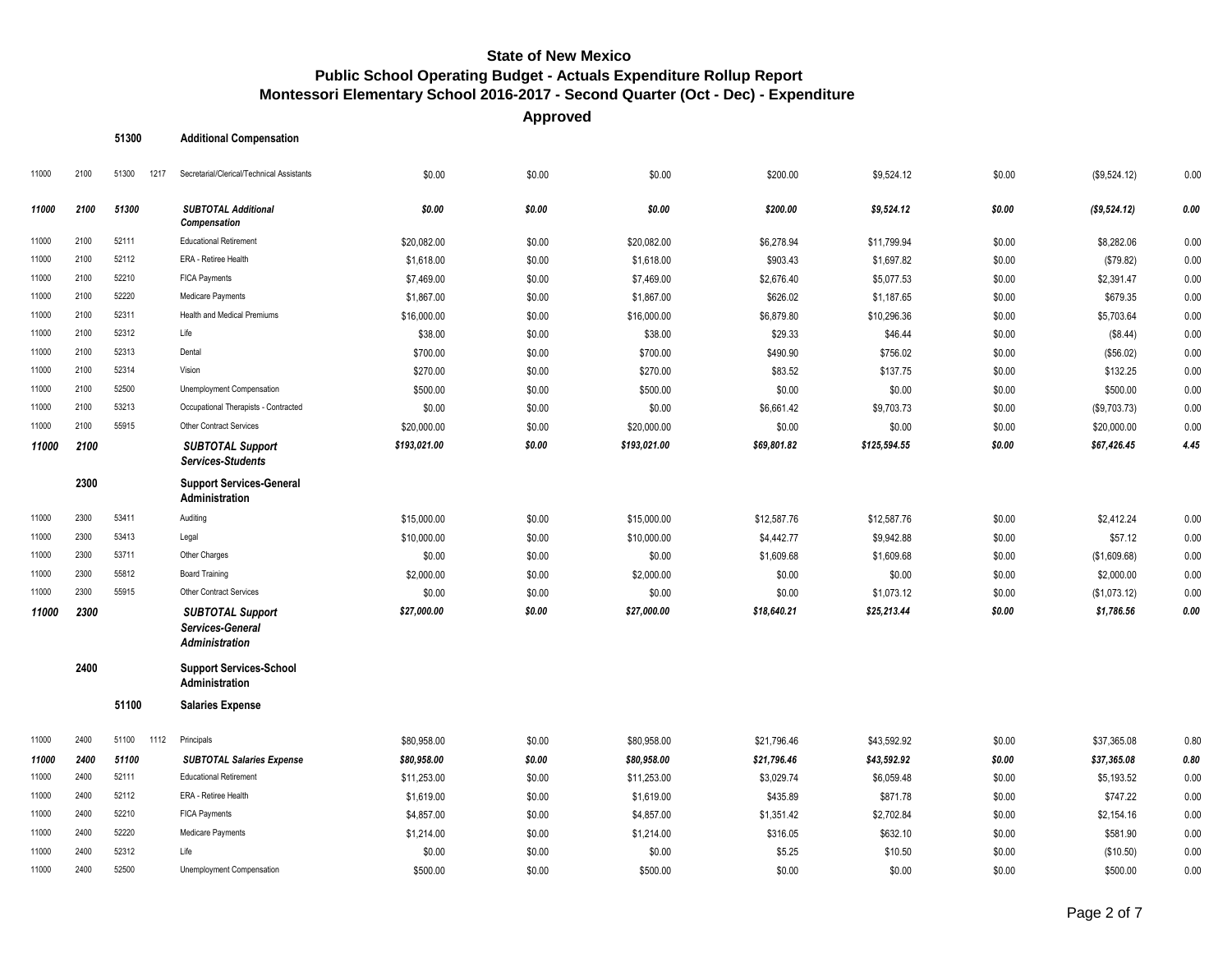|       |      |               |                                                                     |              | <b>Approved</b> |              |             |             |        |               |      |
|-------|------|---------------|---------------------------------------------------------------------|--------------|-----------------|--------------|-------------|-------------|--------|---------------|------|
| 11000 | 2400 |               | <b>SUBTOTAL Support</b><br>Services-School<br><b>Administration</b> | \$100,401.00 | \$0.00          | \$100,401.00 | \$26,934.81 | \$53,869.62 | \$0.00 | \$46,531.38   | 0.80 |
|       | 2500 |               | <b>Central Services</b>                                             |              |                 |              |             |             |        |               |      |
|       |      | 51100         | <b>Salaries Expense</b>                                             |              |                 |              |             |             |        |               |      |
| 11000 | 2500 | 51100<br>1113 | Administrative Associates                                           | \$64,020.00  | \$0.00          | \$64,020.00  | \$0.00      | \$0.00      | \$0.00 | \$64,020.00   | 0.00 |
| 11000 | 2500 | 51100<br>1115 | Assoc. Supt.-Fin./Bus. Mgr.                                         | \$0.00       | \$0.00          | \$0.00       | \$17,709.58 | \$35,419.16 | \$0.00 | (\$35,419.16) | 0.65 |
| 11000 | 2500 | 51100         | <b>SUBTOTAL Salaries Expense</b>                                    | \$64,020.00  | \$0.00          | \$64,020.00  | \$17,709.58 | \$35,419.16 | \$0.00 | \$28,600.84   | 0.65 |
| 11000 | 2500 | 52111         | <b>Educational Retirement</b>                                       | \$8,900.00   | \$0.00          | \$8,900.00   | \$2,461.62  | \$4,923.24  | \$0.00 | \$3,976.76    | 0.00 |
| 11000 | 2500 | 52112         | ERA - Retiree Health                                                | \$1,281.00   | \$0.00          | \$1,281.00   | \$354.20    | \$708.40    | \$0.00 | \$572.60      | 0.00 |
| 11000 | 2500 | 52210         | FICA Payments                                                       | \$3,842.00   | \$0.00          | \$3,842.00   | \$1,024.88  | \$2,055.55  | \$0.00 | \$1,786.45    | 0.00 |
| 11000 | 2500 | 52220         | Medicare Payments                                                   | \$960.00     | \$0.00          | \$960.00     | \$239.69    | \$480.74    | \$0.00 | \$479.26      | 0.00 |
| 11000 | 2500 | 52311         | <b>Health and Medical Premiums</b>                                  | \$8,000.00   | \$0.00          | \$8,000.00   | \$1,671.18  | \$2,699.94  | \$0.00 | \$5,300.06    | 0.00 |
| 11000 | 2500 | 52312         | Life                                                                | \$20.00      | \$0.00          | \$20.00      | \$4.27      | \$8.54      | \$0.00 | \$11.46       | 0.00 |
| 11000 | 2500 | 52313         | Dental                                                              | \$500.00     | \$0.00          | \$500.00     | \$95.34     | \$158.90    | \$0.00 | \$341.10      | 0.00 |
| 11000 | 2500 | 52314         | Vision                                                              | \$102.00     | \$0.00          | \$102.00     | \$16.56     | \$27.60     | \$0.00 | \$74.40       | 0.00 |
| 11000 | 2500 | 52500         | Unemployment Compensation                                           | \$1,281.00   | \$0.00          | \$1,281.00   | \$0.00      | \$0.00      | \$0.00 | \$1,281.00    | 0.00 |
| 11000 | 2500 | 52710         | Workers Compensation Premium                                        | \$640.00     | \$0.00          | \$640.00     | \$0.00      | \$0.00      | \$0.00 | \$640.00      | 0.00 |
| 11000 | 2500 | 53330         | Professional Development                                            | \$1,500.00   | \$0.00          | \$1,500.00   | \$0.00      | \$150.00    | \$0.00 | \$1,350.00    | 0.00 |
| 11000 | 2500 | 53414         | Other Services                                                      | \$0.00       | \$0.00          | \$0.00       | \$0.00      | \$1,878.99  | \$0.00 | (\$1,878.99)  | 0.00 |
| 11000 | 2500 | 53711         | Other Charges                                                       | \$0.00       | \$0.00          | \$0.00       | \$591.25    | \$11,864.42 | \$0.00 | (\$11,864.42) | 0.00 |
| 11000 | 2500 | 55915         | <b>Other Contract Services</b>                                      | \$0.00       | \$0.00          | \$0.00       | \$7,211.40  | \$7,211.40  | \$0.00 | (\$7,211.40)  | 0.00 |
| 11000 | 2500 | 56113         | Software                                                            | \$9,000.00   | \$0.00          | \$9,000.00   | \$0.00      | \$0.00      | \$0.00 | \$9,000.00    | 0.00 |
| 11000 | 2500 |               | <b>SUBTOTAL Central</b><br><b>Services</b>                          | \$100,046.00 | \$0.00          | \$100,046.00 | \$31,379.97 | \$67,586.88 | \$0.00 | \$32,459.12   | 0.65 |
|       | 2600 |               | Operation & Maintenance of<br>Plant                                 |              |                 |              |             |             |        |               |      |
|       |      | 51100         | <b>Salaries Expense</b>                                             |              |                 |              |             |             |        |               |      |
| 11000 | 2600 | 51100<br>1615 | Custodial                                                           | \$23,500.00  | \$0.00          | \$23,500.00  | \$6,124.93  | \$11,440.21 | \$0.00 | \$12,059.79   | 0.65 |
| 11000 | 2600 | 51100         | <b>SUBTOTAL Salaries Expense</b>                                    | \$23,500.00  | \$0.00          | \$23,500.00  | \$6,124.93  | \$11,440.21 | \$0.00 | \$12,059.79   | 0.65 |
| 11000 | 2600 | 52111         | <b>Educational Retirement</b>                                       | \$3,267.00   | \$0.00          | \$3,267.00   | \$851.34    | \$1,590.14  | \$0.00 | \$1,676.86    | 0.00 |
| 11000 | 2600 | 52112         | ERA - Retiree Health                                                | \$470.00     | \$0.00          | \$470.00     | \$122.50    | \$228.80    | \$0.00 | \$241.20      | 0.00 |
| 11000 | 2600 | 52210         | FICA Payments                                                       | \$1,504.00   | \$0.00          | \$1,504.00   | \$285.85    | \$543.09    | \$0.00 | \$960.91      | 0.00 |
| 11000 | 2600 | 52220         | Medicare Payments                                                   | \$353.00     | \$0.00          | \$353.00     | \$66.87     | \$127.02    | \$0.00 | \$225.98      | 0.00 |
| 11000 | 2600 | 52311         | <b>Health and Medical Premiums</b>                                  | \$8,000.00   | \$0.00          | \$8,000.00   | \$2,785.32  | \$4,928.52  | \$0.00 | \$3,071.48    | 0.00 |
| 11000 | 2600 | 52312         | Life                                                                | \$19.00      | \$0.00          | \$19.00      | \$0.00      | \$0.00      | \$0.00 | \$19.00       | 0.00 |
| 11000 | 2600 | 52313         | Dental                                                              | \$135.00     | \$0.00          | \$135.00     | \$158.88    | \$264.80    | \$0.00 | (\$129.80)    | 0.00 |
| 11000 | 2600 | 52314         | Vision                                                              | \$0.00       | \$0.00          | \$0.00       | \$27.60     | \$50.60     | \$0.00 | (\$50.60)     | 0.00 |
| 11000 | 2600 | 53711         | Other Charges                                                       | \$0.00       | \$0.00          | \$0.00       | \$4,576.94  | \$9,635.21  | \$0.00 | (\$9,635.21)  | 0.00 |
|       |      |               |                                                                     |              |                 |              |             |             |        |               |      |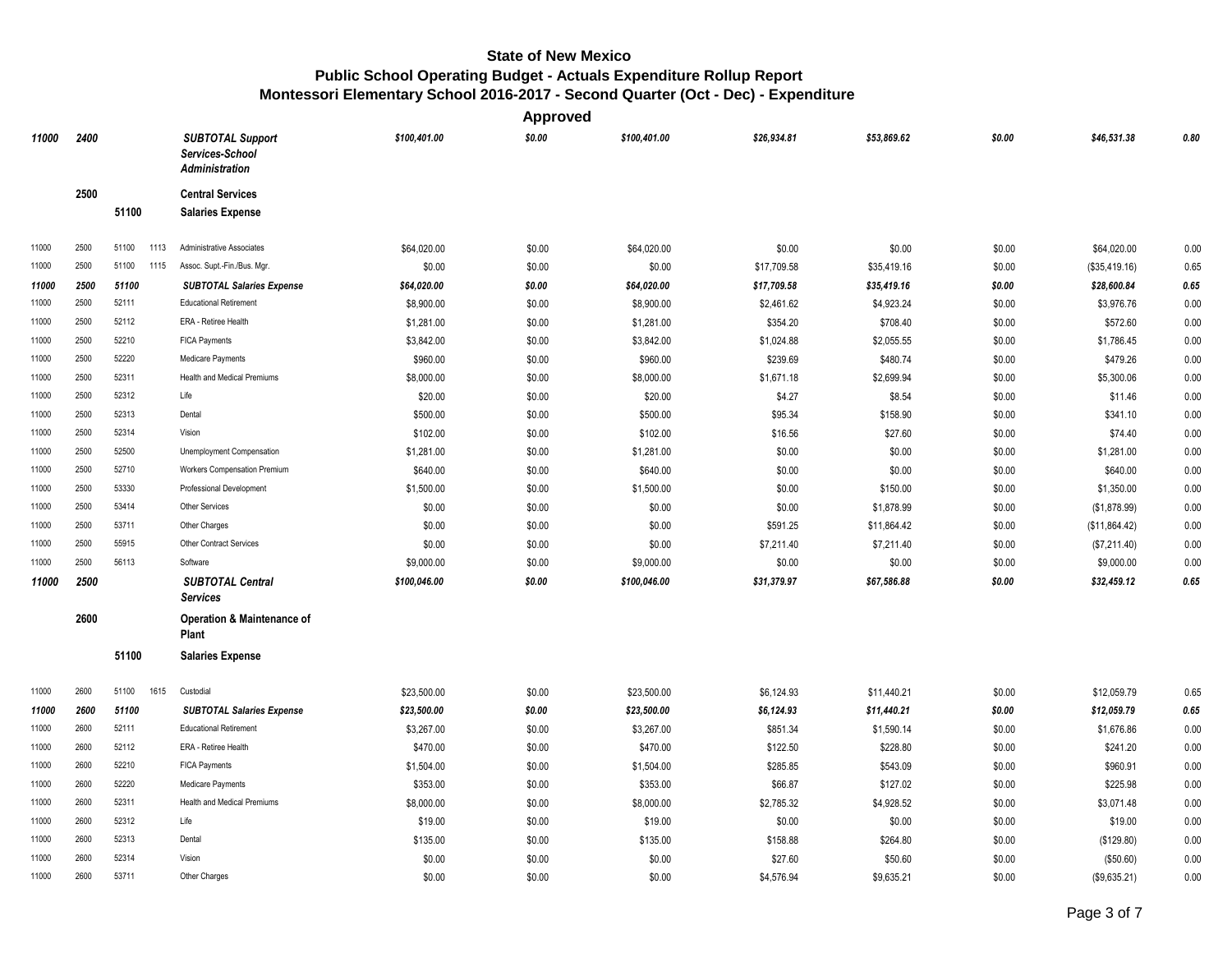|                |      |               |                                                                                     |                | <b>Approved</b> |                |              |                |        |                |       |
|----------------|------|---------------|-------------------------------------------------------------------------------------|----------------|-----------------|----------------|--------------|----------------|--------|----------------|-------|
| 11000          | 2600 | 54312         | Maintenance & Repair - Buildings and<br>Grounds                                     | \$5,000.00     | \$0.00          | \$5,000.00     | \$4,146.65   | \$7,493.49     | \$0.00 | (\$2,493.49)   | 0.00  |
| 11000          | 2600 | 54313         | Maintenance & Repair - Vehicles                                                     | \$0.00         | \$0.00          | \$0.00         | \$0.00       | \$750.00       | \$0.00 | (\$750.00)     | 0.00  |
| 11000          | 2600 | 54411         | Electricity                                                                         | \$30,000.00    | \$0.00          | \$30,000.00    | \$8,061.38   | \$17,743.12    | \$0.00 | \$12,256.88    | 0.00  |
| 11000          | 2600 | 54412         | Natural Gas (Buildings)                                                             | \$22,000.00    | \$0.00          | \$22,000.00    | \$455.39     | \$568.97       | \$0.00 | \$21,431.03    | 0.00  |
| 11000          | 2600 | 54415         | Water/Sewage                                                                        | \$15,000.00    | \$0.00          | \$15,000.00    | \$4,045.83   | \$9,007.24     | \$0.00 | \$5,992.76     | 0.00  |
| 11000          | 2600 | 54416         | <b>Communication Services</b>                                                       | \$18,000.00    | \$0.00          | \$18,000.00    | \$9,658.11   | \$18,773.11    | \$0.00 | (\$773.11)     | 0.00  |
| 11000          | 2600 | 54610         | Rental - Land and Buildings                                                         | \$335,000.00   | \$0.00          | \$335,000.00   | \$5,437.00   | \$189,770.33   | \$0.00 | \$145,229.67   | 0.00  |
| 11000          | 2600 | 55200         | Property/Liability Insurance                                                        | \$55,000.00    | \$0.00          | \$55,000.00    | \$10.13      | \$59,322.13    | \$0.00 | (\$4,322.13)   | 0.00  |
| 11000          | 2600 |               | <b>SUBTOTAL Operation &amp;</b><br><b>Maintenance of Plant</b>                      | \$517,248.00   | \$0.00          | \$517,248.00   | \$46,814.72  | \$332,236.78   | \$0.00 | \$185,011.22   | 0.65  |
| 11000          | 2000 |               | <b>SUBTOTAL Support</b><br><b>Services</b>                                          | \$937,716.00   | \$0.00          | \$937,716.00   | \$193,571.53 | \$604,501.27   | \$0.00 | \$333,214.73   | 6.55  |
| 11000<br>14000 |      |               | <b>TOTAL Operational</b><br><b>Total Instructional</b><br><b>Materials Sub-Fund</b> | \$2,566,318.00 | \$0.00          | \$2,566,318.00 | \$683,915.49 | \$1,384,945.86 | \$0.00 | \$1,181,372.14 | 50.55 |
|                | 1000 |               | Instruction                                                                         |                |                 |                |              |                |        |                |       |
| 14000          | 1000 | 56111         | Instructional Materials Cash - 50%<br>Textbooks                                     | \$82,394.00    | \$0.00          | \$82,394.00    | \$53,105.67  | \$65,826.46    | \$0.00 | \$16,567.54    | 0.00  |
| 14000          | 1000 | 56113         | Software                                                                            | \$12,000.00    | \$0.00          | \$12,000.00    | \$1,882.46   | \$1,882.46     | \$0.00 | \$10,117.54    | 0.00  |
| 14000          | 1000 |               | <b>SUBTOTAL Instruction</b>                                                         | \$94,394.00    | \$0.00          | \$94,394.00    | \$54,988.13  | \$67,708.92    | \$0.00 | \$26,685.08    | 0.00  |
| 14000          |      |               | <b>TOTAL Total</b>                                                                  | \$94,394.00    | \$0.00          | \$94,394.00    | \$54,988.13  | \$67,708.92    | \$0.00 | \$26,685.08    | 0.00  |
|                |      |               | <b>Instructional Materials</b>                                                      |                |                 |                |              |                |        |                |       |
| 23000          |      |               | Sub-Fund<br><b>Non-Instructional Support</b>                                        |                |                 |                |              |                |        |                |       |
|                | 1000 |               | Instruction                                                                         |                |                 |                |              |                |        |                |       |
| 23000          | 1000 | 53711         | Other Charges                                                                       | \$250,000.00   | \$0.00          | \$250,000.00   | \$34,855.89  | \$34,855.89    | \$0.00 | \$215,144.11   | 0.00  |
| 23000          | 1000 | 55817         | Student Travel                                                                      | \$0.00         | \$0.00          | \$0.00         | \$0.00       | \$0.00         | \$0.00 | \$0.00         | 0.00  |
| 23000          | 1000 |               | <b>SUBTOTAL Instruction</b>                                                         | \$250,000.00   | \$0.00          | \$250,000.00   | \$34,855.89  | \$34,855.89    | \$0.00 | \$215,144.11   | 0.00  |
| 23000          |      |               | <b>TOTAL Non-</b><br><b>Instructional Support</b>                                   | \$250,000.00   | \$0.00          | \$250,000.00   | \$34,855.89  | \$34,855.89    | \$0.00 | \$215,144.11   | 0.00  |
| 24000          |      |               | <b>Federal Flow-through</b><br>Grants                                               |                |                 |                |              |                |        |                |       |
| 24101          |      |               | Title I - IASA                                                                      |                |                 |                |              |                |        |                |       |
|                | 1000 |               | Instruction                                                                         |                |                 |                |              |                |        |                |       |
|                |      | 51100         | <b>Salaries Expense</b>                                                             |                |                 |                |              |                |        |                |       |
| 24101          | 1000 | 51100<br>1411 | Teachers-Grades 1-12                                                                | \$38,525.00    | \$0.00          | \$38,525.00    | \$0.00       | \$0.00         | \$0.00 | \$38,525.00    | 0.00  |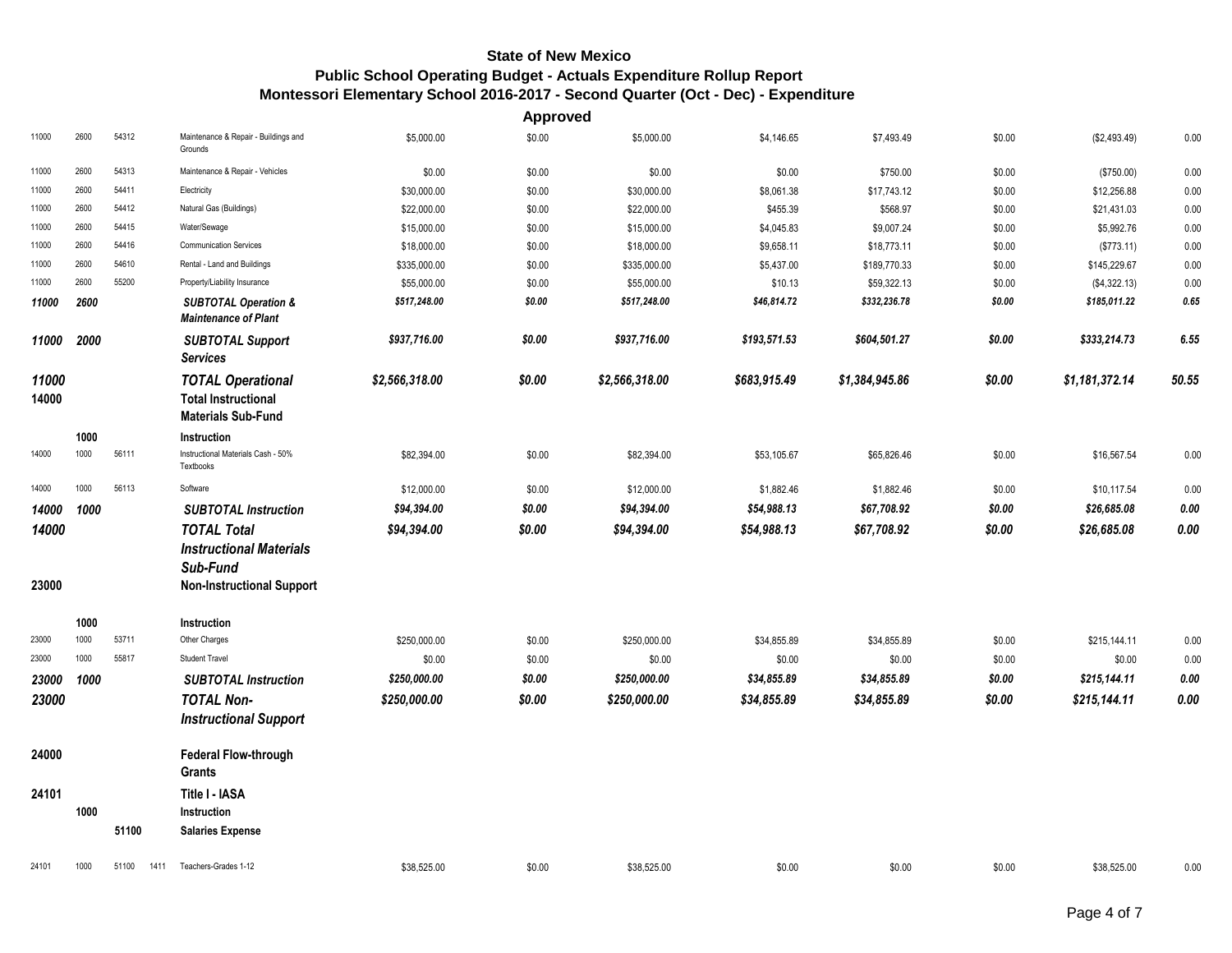|       |      |               |                                                     |             | Approved |             |        |        |        |             |      |
|-------|------|---------------|-----------------------------------------------------|-------------|----------|-------------|--------|--------|--------|-------------|------|
| 24101 | 1000 | 51100         | <b>SUBTOTAL Salaries Expense</b>                    | \$38,525.00 | \$0.00   | \$38,525.00 | \$0.00 | \$0.00 | \$0.00 | \$38,525.00 | 0.00 |
| 24101 | 1000 | 52111         | <b>Educational Retirement</b>                       | \$0.00      | \$0.00   | \$0.00      | \$0.00 | \$0.00 | \$0.00 | \$0.00      | 0.00 |
| 24101 | 1000 | 52112         | ERA - Retiree Health                                | \$0.00      | \$0.00   | \$0.00      | \$0.00 | \$0.00 | \$0.00 | \$0.00      | 0.00 |
| 24101 | 1000 | 52210         | FICA Payments                                       | \$0.00      | \$0.00   | \$0.00      | \$0.00 | \$0.00 | \$0.00 | \$0.00      | 0.00 |
| 24101 | 1000 | 52220         | Medicare Payments                                   | \$0.00      | \$0.00   | \$0.00      | \$0.00 | \$0.00 | \$0.00 | \$0.00      | 0.00 |
| 24101 | 1000 | 52311         | <b>Health and Medical Premiums</b>                  | \$0.00      | \$0.00   | \$0.00      | \$0.00 | \$0.00 | \$0.00 | \$0.00      | 0.00 |
| 24101 | 1000 |               | <b>SUBTOTAL Instruction</b>                         | \$38,525.00 | \$0.00   | \$38,525.00 | \$0.00 | \$0.00 | \$0.00 | \$38,525.00 | 0.00 |
| 24101 |      |               | <b>TOTAL Title I - IASA</b>                         | \$38,525.00 | \$0.00   | \$38,525.00 | \$0.00 | \$0.00 | \$0.00 | \$38,525.00 | 0.00 |
| 24106 |      |               | <b>Entitlement IDEA-B</b>                           |             |          |             |        |        |        |             |      |
|       | 1000 |               | Instruction                                         |             |          |             |        |        |        |             |      |
|       |      | 51100         | <b>Salaries Expense</b>                             |             |          |             |        |        |        |             |      |
| 24106 | 1000 | 51100<br>1412 | Teachers- Special Education                         | \$36,000.00 | \$0.00   | \$36,000.00 | \$0.00 | \$0.00 | \$0.00 | \$36,000.00 | 0.00 |
| 24106 | 1000 | 51100<br>1712 | Instructional Assistants-Special Education          | \$4,000.00  | \$0.00   | \$4,000.00  | \$0.00 | \$0.00 | \$0.00 | \$4,000.00  | 0.00 |
| 24106 | 1000 | 51100         | <b>SUBTOTAL Salaries Expense</b>                    | \$40,000.00 | \$0.00   | \$40,000.00 | \$0.00 | \$0.00 | \$0.00 | \$40,000.00 | 0.00 |
| 24106 | 1000 |               | <b>SUBTOTAL Instruction</b>                         | \$40,000.00 | \$0.00   | \$40,000.00 | \$0.00 | \$0.00 | \$0.00 | \$40,000.00 | 0.00 |
|       | 2000 |               | <b>Support Services</b>                             |             |          |             |        |        |        |             |      |
|       | 2100 |               | <b>Support Services-Students</b>                    |             |          |             |        |        |        |             |      |
| 24106 | 2100 | 53211         | Diagnosticians - Contracted                         | \$3,000.00  | \$0.00   | \$3,000.00  | \$0.00 | \$0.00 | \$0.00 | \$3,000.00  | 0.00 |
| 24106 | 2100 | 53212         | Speech Therapists - Contracted                      | \$9,983.00  | \$0.00   | \$9,983.00  | \$0.00 | \$0.00 | \$0.00 | \$9,983.00  | 0.00 |
| 24106 | 2100 | 53213         | Occupational Therapists - Contracted                | \$0.00      | \$0.00   | \$0.00      | \$0.00 | \$0.00 | \$0.00 | \$0.00      | 0.00 |
| 24106 | 2100 |               | <b>SUBTOTAL Support</b><br><b>Services-Students</b> | \$12,983.00 | \$0.00   | \$12,983.00 | \$0.00 | \$0.00 | \$0.00 | \$12,983.00 | 0.00 |
| 24106 | 2000 |               | <b>SUBTOTAL Support</b>                             | \$12,983.00 | \$0.00   | \$12,983.00 | \$0.00 | \$0.00 | \$0.00 | \$12,983.00 | 0.00 |
|       |      |               | <b>Services</b>                                     |             |          |             |        |        |        |             |      |
| 24106 |      |               | <b>TOTAL Entitlement</b><br><b>IDEA-B</b>           | \$52,983.00 | \$0.00   | \$52,983.00 | \$0.00 | \$0.00 | \$0.00 | \$52,983.00 | 0.00 |
| 24154 |      |               | <b>Teacher/Principal</b>                            |             |          |             |        |        |        |             |      |
|       |      |               | <b>Training &amp; Recruiting</b>                    |             |          |             |        |        |        |             |      |
|       | 1000 |               | Instruction                                         |             |          |             |        |        |        |             |      |
| 24154 | 1000 | 53330         | Professional Development                            | \$0.00      | \$0.00   | \$0.00      | \$0.00 | \$0.00 | \$0.00 | \$0.00      | 0.00 |
| 24154 | 1000 |               | <b>SUBTOTAL Instruction</b>                         | \$0.00      | \$0.00   | \$0.00      | \$0.00 | \$0.00 | \$0.00 | \$0.00      | 0.00 |
| 24154 |      |               | <b>TOTAL</b>                                        | \$0.00      | \$0.00   | \$0.00      | \$0.00 | \$0.00 | \$0.00 | \$0.00      | 0.00 |
|       |      |               | <b>Teacher/Principal</b>                            |             |          |             |        |        |        |             |      |
|       |      |               | <b>Training &amp; Recruiting</b>                    |             |          |             |        |        |        |             |      |
| 24000 |      |               | <b>TOTAL Federal Flow-</b>                          | \$91,508.00 | \$0.00   | \$91,508.00 | \$0.00 | \$0.00 | \$0.00 | \$91,508.00 | 0.00 |
|       |      |               | through Grants                                      |             |          |             |        |        |        |             |      |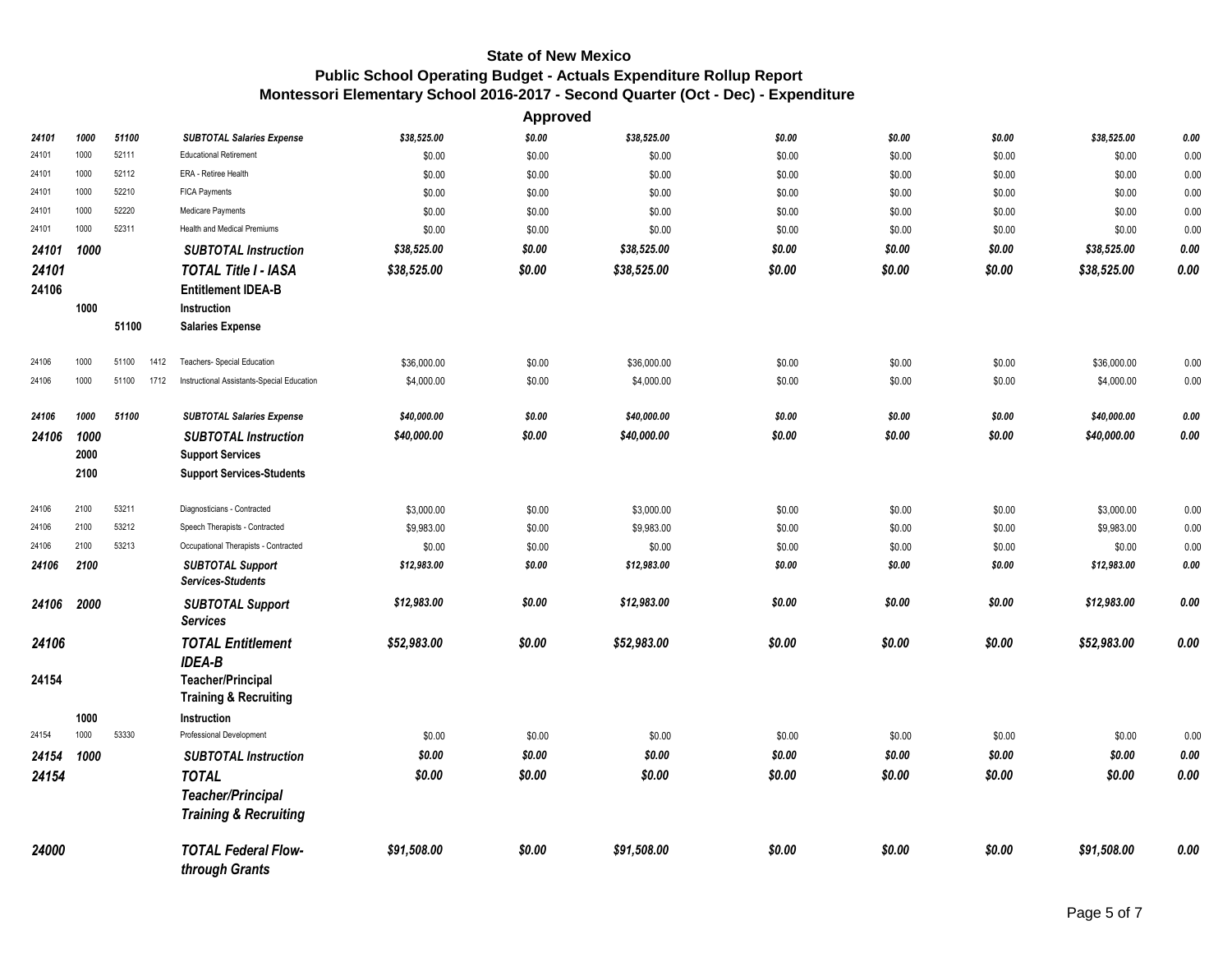**Approved**

| 27000 |      |       | <b>State Flow-through</b><br><b>Grants</b>             |            |              |              |              |              |        |               |             |
|-------|------|-------|--------------------------------------------------------|------------|--------------|--------------|--------------|--------------|--------|---------------|-------------|
| 27107 |      |       | 2012 GOBond Student<br>Library SB-66                   |            |              |              |              |              |        |               |             |
|       | 2000 |       | <b>Support Services</b>                                |            |              |              |              |              |        |               |             |
|       | 2200 |       | <b>Support Services-Instruction</b>                    |            |              |              |              |              |        |               |             |
| 27107 | 2200 | 56114 | Library And Audio-Visual                               | \$4,051.00 | \$0.00       | \$4,051.00   | \$0.00       | \$0.00       | \$0.00 | \$4,051.00    | 0.00        |
| 27107 | 2200 |       | <b>SUBTOTAL Support</b><br>Services-Instruction        | \$4,051.00 | \$0.00       | \$4,051.00   | \$0.00       | \$0.00       | \$0.00 | \$4,051.00    | 0.00        |
| 27107 | 2000 |       | <b>SUBTOTAL Support</b><br><b>Services</b>             | \$4,051.00 | \$0.00       | \$4,051.00   | \$0.00       | \$0.00       | \$0.00 | \$4,051.00    | 0.00        |
| 27107 |      |       | TOTAL 2012 GOBond<br><b>Student Library SB-66</b>      | \$4,051.00 | \$0.00       | \$4,051.00   | \$0.00       | \$0.00       | \$0.00 | \$4,051.00    | $0.00\,$    |
| 27000 |      |       | <b>TOTAL State Flow-</b><br>through Grants             | \$4,051.00 | \$0.00       | \$4,051.00   | \$0.00       | \$0.00       | \$0.00 | \$4,051.00    | 0.00        |
| 31200 |      |       | <b>Public School Capital</b><br>Outlay                 |            |              |              |              |              |        |               |             |
|       | 4000 |       | <b>Capital Outlay</b>                                  |            |              |              |              |              |        |               |             |
| 31200 | 4000 | 54610 | Rental - Land and Buildings                            | \$0.00     | \$150,563.00 | \$150,563.00 | \$150,563.00 | \$150,563.00 | \$0.00 | \$0.00        | 0.00        |
| 31200 | 4000 |       | <b>SUBTOTAL Capital</b><br>Outlay                      | \$0.00     | \$150,563.00 | \$150,563.00 | \$150,563.00 | \$150,563.00 | \$0.00 | \$0.00        | 0.00        |
| 31200 |      |       | <b>TOTAL Public School</b><br><b>Capital Outlay</b>    | \$0.00     | \$150,563.00 | \$150,563.00 | \$150,563.00 | \$150,563.00 | \$0.00 | \$0.00        | $\it{0.00}$ |
| 31600 |      |       | <b>Capital Improvements HB-</b><br>33                  |            |              |              |              |              |        |               |             |
|       | 4000 |       | <b>Capital Outlay</b>                                  |            |              |              |              |              |        |               |             |
| 31600 | 4000 | 54311 | Maintenance & Repair -<br>Furniture/Fixtures/Equipment | \$0.00     | \$0.00       | \$0.00       | \$0.00       | \$0.00       | \$0.00 | \$0.00        | 0.00        |
| 31600 | 4000 | 54312 | Maintenance & Repair - Buildings and<br>Grounds        | \$0.00     | \$0.00       | \$0.00       | \$0.00       | \$0.00       | \$0.00 | \$0.00        | 0.00        |
| 31600 | 4000 | 57112 | Land Improvements                                      | \$0.00     | \$0.00       | \$0.00       | \$0.00       | \$0.00       | \$0.00 | \$0.00        | 0.00        |
| 31600 | 4000 | 57331 | Fixed Assets (more than \$5,000)                       | \$0.00     | \$0.00       | \$0.00       | \$0.00       | \$0.00       | \$0.00 | \$0.00        | 0.00        |
| 31600 | 4000 | 57332 | Supply Assets (\$5,000 or less)                        | \$0.00     | \$0.00       | \$0.00       | \$4,276.15   | \$12,630.15  | \$0.00 | (\$12,630.15) | 0.00        |
| 31600 | 4000 |       | <b>SUBTOTAL Capital</b><br><b>Outlay</b>               | \$0.00     | \$0.00       | \$0.00       | \$4,276.15   | \$12,630.15  | \$0.00 | (\$12,630.15) | 0.00        |
| 31600 |      |       | <b>TOTAL Capital</b><br><b>Improvements HB-33</b>      | \$0.00     | \$0.00       | \$0.00       | \$4,276.15   | \$12,630.15  | \$0.00 | (\$12,630.15) | 0.00        |